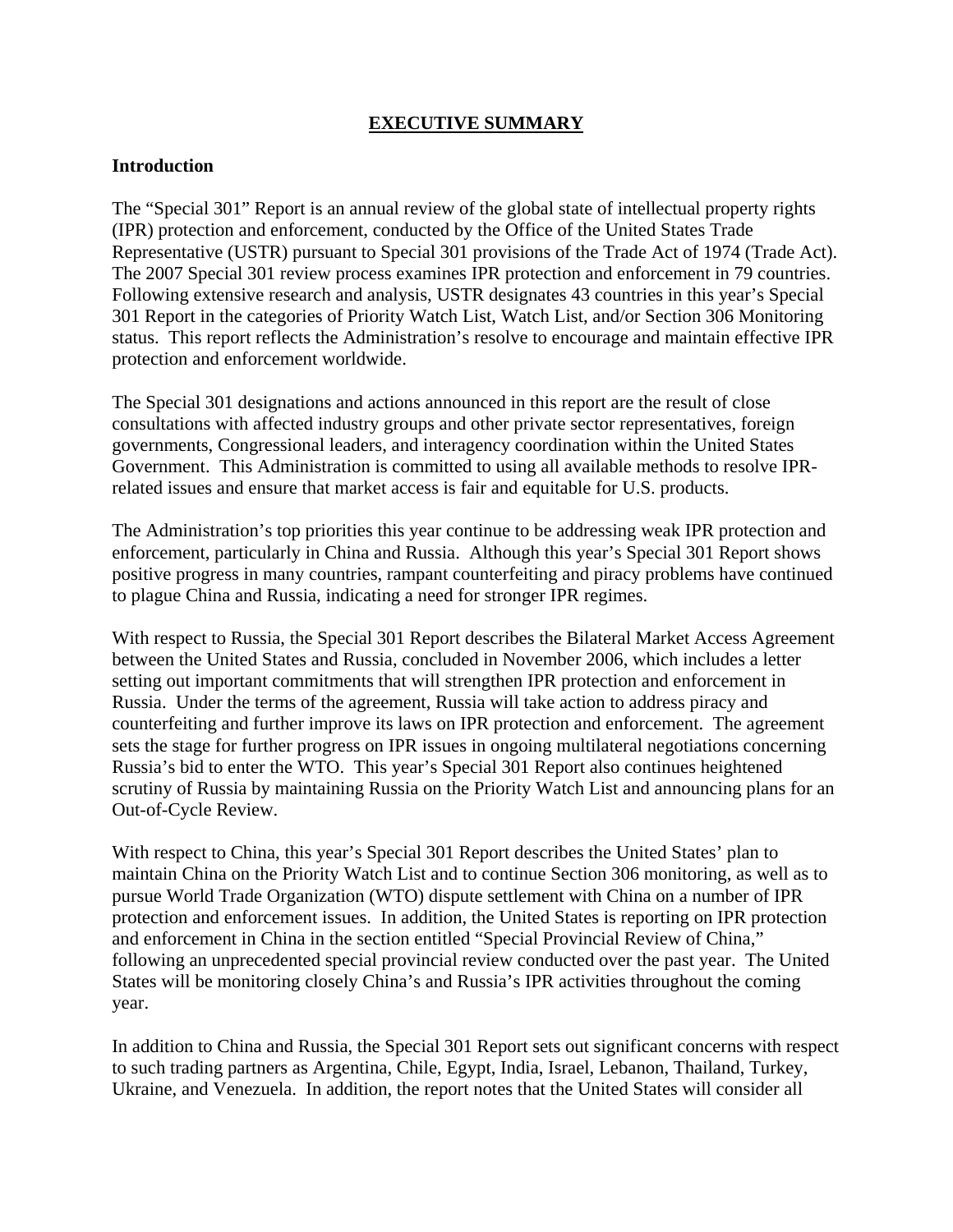options, including, but not limited to, initiation of dispute settlement consultations in cases where countries do not appear to have implemented fully their obligations under the WTO Agreement on Trade-Related Aspects of Intellectual Property Rights (TRIPS Agreement).

In this year's review, USTR devotes special attention to the need for significantly improved enforcement against counterfeiting and piracy. In addition, USTR continues to focus on other critically important issues, including Internet piracy, counterfeit pharmaceuticals, transshipment of pirated and counterfeit goods, requiring authorized use of legal software by government ministries, proper implementation of the TRIPS Agreement by developed and developing country WTO members, and full implementation of TRIPS Agreement standards by new WTO members at the time of their accession.

# **USTR Focus on Intellectual Property and Innovation**

In June 2006, USTR created a new Office of Intellectual Property and Innovation. Intellectual property issues were previously covered at USTR in the Office of Services, Investment and Intellectual Property. USTR also appointed a Chief Negotiator for Intellectual Property Enforcement. The creation of this new office and additional staff dedicated to intellectual property at USTR enhances our focus on protecting and enforcing IPR.

# **Positive Developments**

Several countries made significant positive progress on IPR protection and enforcement in 2006. For example, Vietnam joined the WTO in January 2007. As part of its accession efforts, Vietnam enacted a comprehensive intellectual property law and implementing regulations to create a modern legal framework for IPR protection and enforcement. Taiwan also made significant strides in its IPR enforcement efforts and passed legislation to create a specialized IPR court. China recently joined the two key World Intellectual Property Organization (WIPO) treaties for copyright protection, and Russia has made strong commitments to improve intellectual property protection and enforcement as part of the path towards WTO accession.

In addition, USTR is pleased to announce that the following countries are having their status improved or are being removed entirely from the Watch List because of progress on IPR issues this past year:

- Bahamas has been removed from the Watch List due to improvements in IPR enforcement efforts. The United States continues to urge the Government of the Bahamas to implement the amendments to its copyright law.
- Belize has been moved from the Priority Watch List to the Watch List due to improvements in IPR enforcement efforts in response to heightened engagement with the United States.
- Brazil has been moved from the Priority Watch List to the Watch List due to improvements in IPR enforcement efforts and the United States will conduct an Outof-Cycle Review.
- Bulgaria has been removed from the Watch List due to improvements in IPR enforcement efforts and passage of IPR legislation in response to heightened engagement with the United States.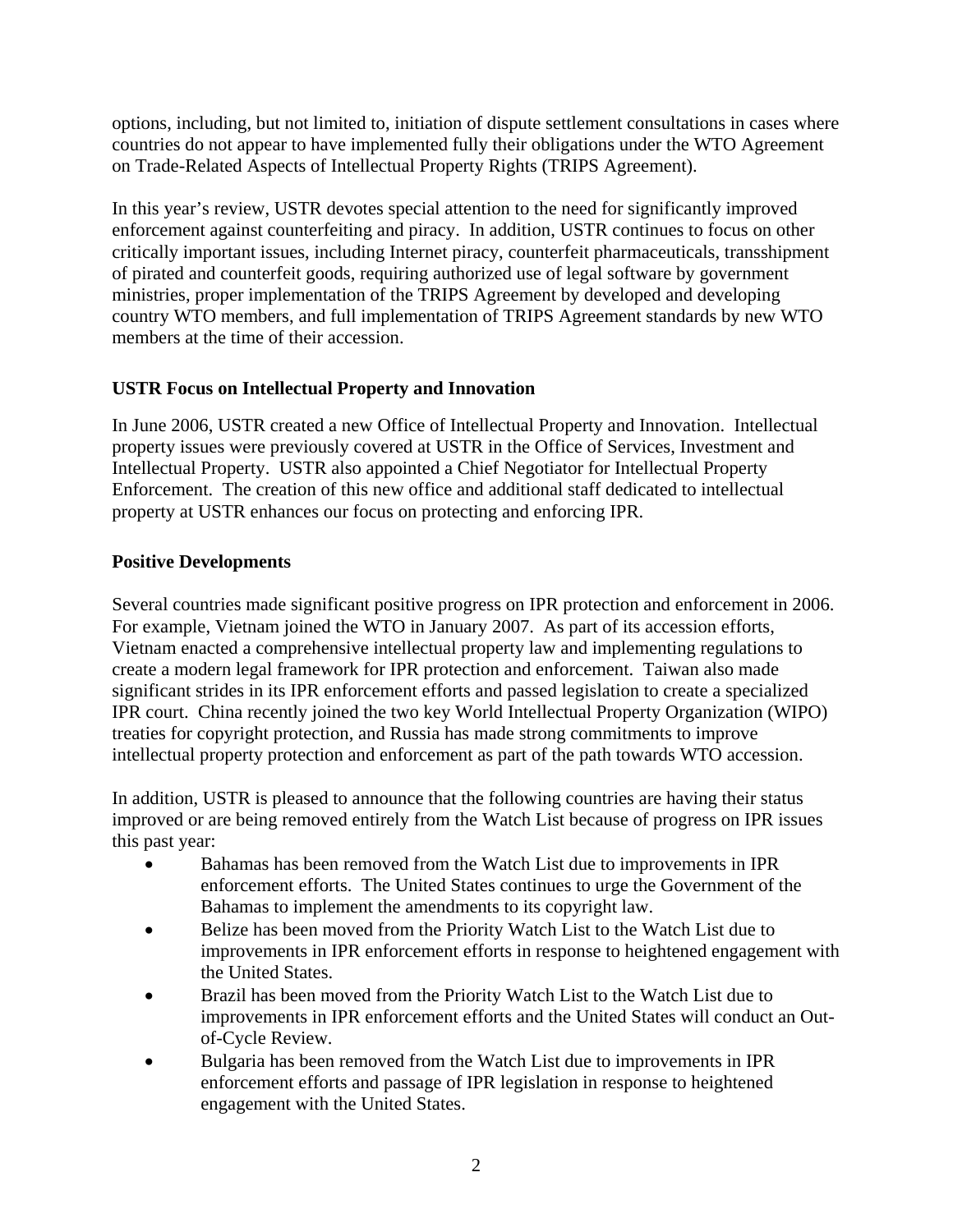- Croatia has been removed from the Watch List due to improvements in IPR enforcement and passage of IPR legislation in response to heightened engagement with the United States.
- The European Union (EU) has been removed from the Watch List, principally as a result of the EU's adoption of new regulations concerning geographical indications (GIs) following an adverse ruling by the WTO Dispute Settlement Body in April 2005. While the United States maintains certain concerns with respect to the EU's implementation of the revised GI rules, these will continue to be addressed outside the Special 301 context. The United States looks forward to continued cooperation with the EU on this and other intellectual property matters, including EU border enforcement and other IP initiatives.
- Latvia has been removed from the Watch List at the conclusion of an Out-of-Cycle Review in recognition of Latvia's improvements in IPR enforcement.

The United States commends this positive progress by our trading partners. The United States will continue to work with these and other countries to achieve further improvements in IPR protection and enforcement during the coming year.

## **Free Trade Agreements and Implementation**

The United States is committed to promoting strong intellectual property rights through a variety of mechanisms, including the negotiation of free trade agreements (FTAs), which contain intellectual property chapters that establish strong protections for copyrights, patents, and trademarks, as well as rules for enforcement.

The United States is pleased to have worked together with many countries to strengthen IPR protection and enforcement through bilateral and multilateral FTAs. Agreements concluded in recent years include the Republic of Korea FTA (KORUS FTA), Panama Trade Promotion Agreement, Bahrain FTA, Oman FTA, Morocco FTA, the Peru Trade Promotion Agreement, the Colombia Trade Promotion Agreement, and the Central America-Dominican Republic Free Trade Agreement (CAFTA-DR) which covers Costa Rica, El Salvador, Guatemala, Honduras, Nicaragua, and the Dominican Republic. In regions such as the Middle East and Asia, the United States has used an increasing number of trade and investment framework agreement (TIFA) negotiations to enhance intellectual property protection and enforcement.

Following the conclusion of these agreements, the United States continues to work closely with our trading partners to implement FTA obligations under domestic law. Over the past year, the United States has engaged in this process with Australia, Singapore, Morocco, Bahrain, Oman, Jordan, and parties to CAFTA-DR.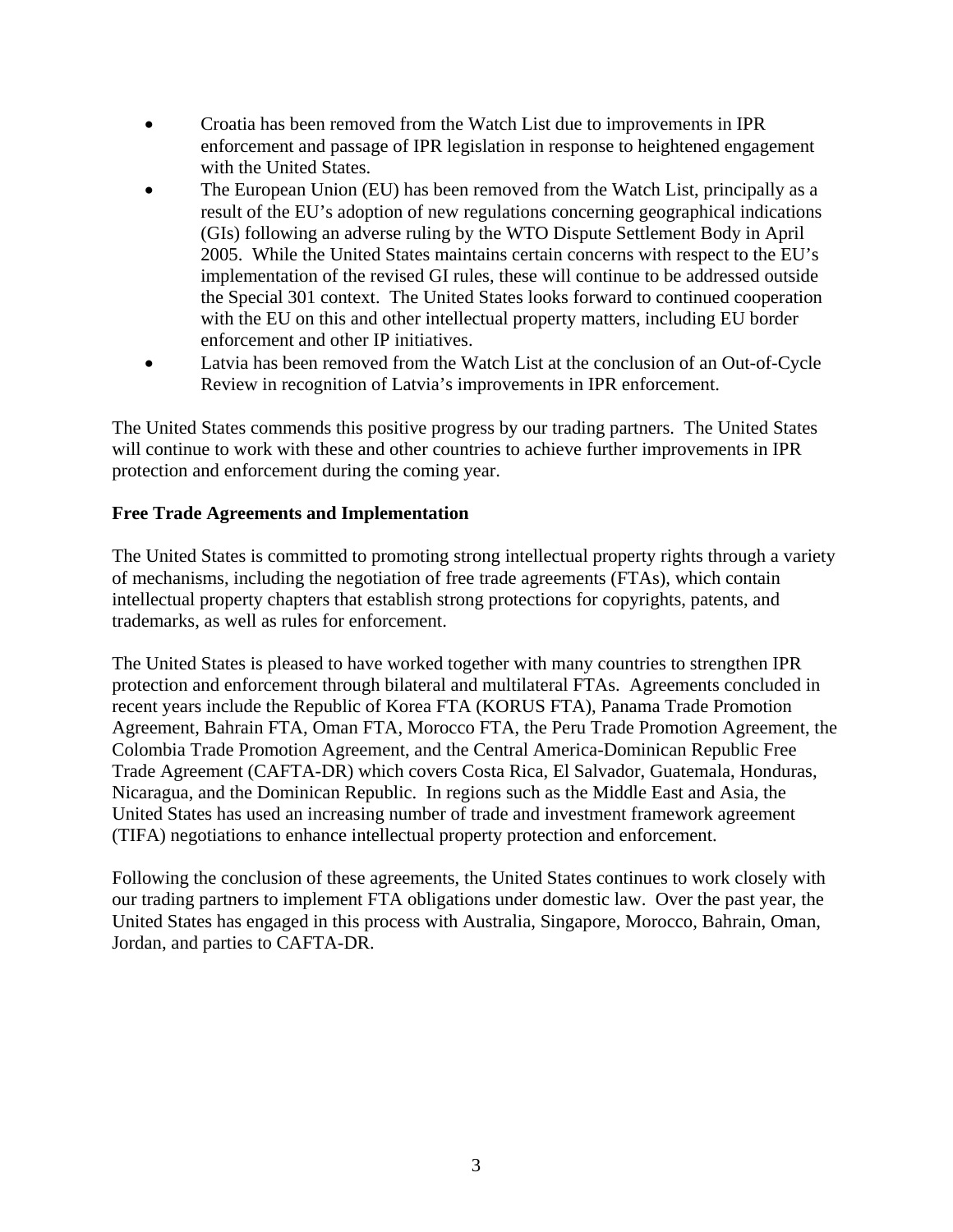## **Generalized System of Preferences (GSP) Reviews**

As another mechanism for promoting strong intellectual property regimes around the world, USTR reviews IPR practices in connection with the implementation of trade preference programs such as the Generalized System of Preferences (GSP). USTR will continue to review IPR practices in Russia, Lebanon, and Uzbekistan under ongoing GSP reviews.

## **STOP! Initiative**

USTR is actively engaged in implementing the Administration's Strategy Targeting Organized Piracy (STOP!) initiative. Announced in October 2004, STOP! brings together all the major players – the federal government, private sector and trade partners – to take concerted action in cracking down on piracy and counterfeiting. The initiative is part of an effort to enhance coordination among all relevant U.S. Government agencies and U.S. trading partners to tackle this global problem. As part of STOP!, USTR continues to advocate the adoption of best practices guidelines for IPR enforcement. This year, USTR will continue its efforts to explore ways of strengthening IPR laws and enforcement and further solidifying international alliances against counterfeiting and piracy.

As part of this effort, USTR, in coordination with other agencies, is introducing new initiatives in multilateral fora to improve the global intellectual property environment that will aid in disrupting the operations of pirates and counterfeiters. Key initiatives have gained endorsement and are undergoing implementation in the G-8, the U.S.-EU Summit, the Security and Prosperity Partnership (SPP) with Canada and Mexico, the Organization for Economic Cooperation and Development (OECD), and the Asia-Pacific Economic Cooperation (APEC) forum.

Implementation of the U.S.-EU Action Strategy for IPR Enforcement has focused on addressing concerns in key countries such as China and Russia through closer coordination and information exchange, in addition to increasing customs cooperation and providing technical assistance to third countries. Through a bilateral working group, the two sides have established regular information exchanges on efforts to improve China's intellectual property climate, and have deepened their IPR-related cooperation in the context of Russia's WTO accession. The Parties will endeavor to increase and expand these cooperative efforts.

Building on the 2005 APEC Anti-Counterfeiting and Piracy Initiative, APEC economies endorsed two new IPR guidelines in 2006: one, to better inform citizens about the importance of IPR protection and enforcement, and another to help secure business supply chains against counterfeit and pirated goods. These two new guidelines add to three guidelines endorsed in 2005 that are designed to reduce trade in counterfeit and pirated goods, reduce on-line piracy and protect against unauthorized copying in digital form, and prevent the sale of counterfeit and pirated products over the Internet. All five guidelines set high standards for IPR protection and enforcement in the APEC region.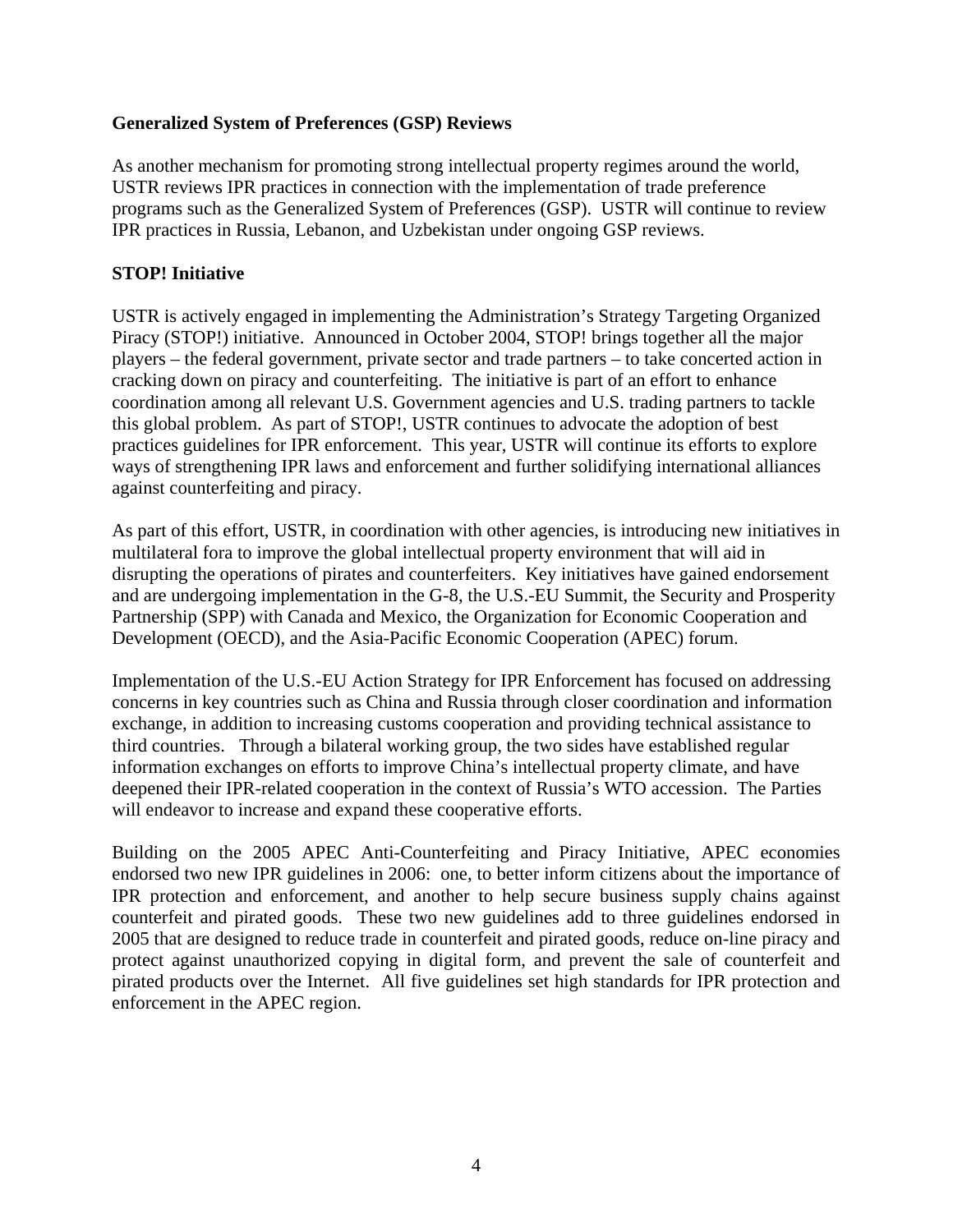## **Global Scope of Counterfeiting and Piracy**

The continuing growth of IPR theft and trade in fakes and pirated materials threatens innovative and creative economies worldwide. Counterfeiting has evolved in recent years from a localized industry concentrated on copying high-end designer goods to a sophisticated global business involving the mass production and sale of a vast array of fake goods, including items such as soaps, shampoos, razors, electronics, batteries, cigarettes, alcoholic beverages, sporting goods, automobile parts, motorcycles, medicines, and health care products, among others. Counterfeiting not only affects the profits of legitimate producers, but also impacts consumers who waste money and sometimes risk their safety by purchasing fake goods. It also damages the economies of the countries in which it occurs by decreasing tax revenue and deterring investment. Counterfeiters generally pay no taxes or duties, and they often disregard basic standards for worker health, safety, and product quality and performance. Piracy of copyrighted products in virtually all formats, as well as counterfeiting of trademarked goods, has grown rapidly because these criminal enterprises offer enormous profits and little risk. Counterfeiters require little up-front capital investment, and even if caught and charged with a crime, the penalties imposed on convictions in many countries are so low that they offer little or no deterrent.

Stronger and more effective criminal and border enforcement is required to stop the manufacture, import, export, transit, and distribution of pirated and counterfeit goods. Through bilateral consultations, FTAs, and international organizations, USTR is working to maximize the deterrent effects of remedies, including stronger penalties, requirements for the seizure and destruction of pirated and counterfeit goods, and the equipment used in their production.

# *Counterfeit Pharmaceuticals*

The manufacture and distribution of counterfeit pharmaceuticals is a growing problem that poses special concerns for consumer health and safety. The United States notes its concern with the proliferation of the manufacture of counterfeit pharmaceuticals in China, India, and Russia, and the sale and distribution of counterfeit pharmaceuticals in many countries. A significant contributing factor in this problem is the unauthorized use of bulk active pharmaceutical ingredients (APIs) to manufacture counterfeit pharmaceuticals. Countries must do more to provide its relevant agencies with the authority to regulate and enforce against the unauthorized use of APIs domestically and to ensure that they are not exported for unauthorized use abroad. Also, countries must do more to enforce vigilantly against the manufacture and distribution of counterfeit pharmaceuticals.

#### **Notorious Markets**

Global piracy and counterfeiting continue to thrive, in part due to large marketplaces that deal in infringing goods. This year's Special 301 Report notes the following virtual and physical markets as examples of marketplaces that have been the subject of enforcement action, or may merit further investigation for possible IPR infringements, or both. The list represents a selective summary of information reviewed during the Special 301 process; it is not a finding of violations of law.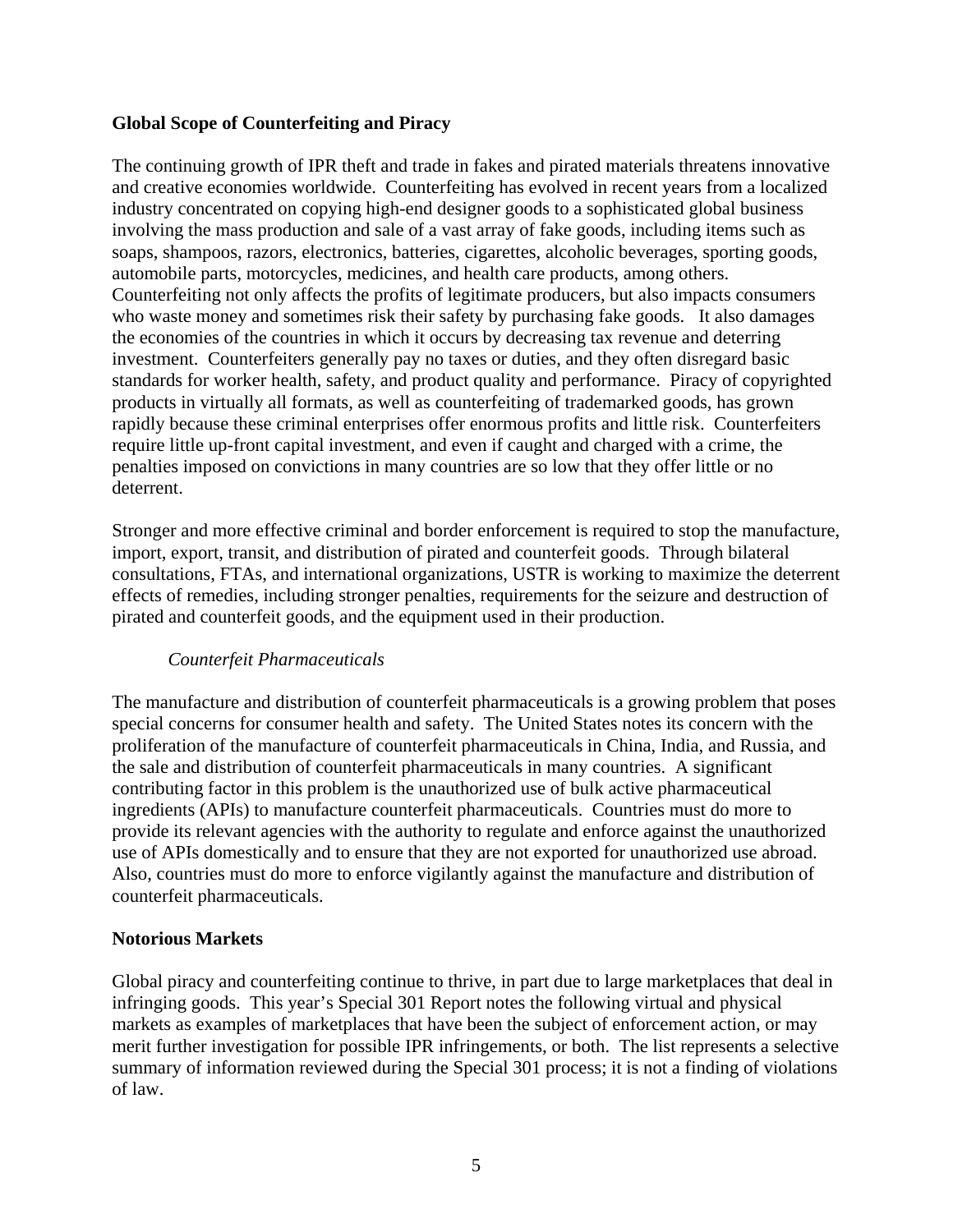#### *Virtual Markets*

**www.allofmp3.com (Russia).** Industry reports that allofmp3.com is the world's largest serverbased pirate music website. Allofmp3.com is currently under criminal investigation by Russian authorities. To date, efforts to shut down the site have been unsuccessful.

**Baidu (China).** Industry has identified Baidu as the largest of an estimated seven or more China-based "MP3 search engines" offering deep links to song files for downloads or streaming. Baidu has been the target of infringement actions. The Beijing Intermediate Court sided with Baidu in a 2006 court decision; more recently, however, rights holders have prevailed in a similar case involving a different defendant.

#### *Physical Markets*

**Silk Street Market (Beijing, China).** Industry has cited Beijing's Silk Street Market as "perhaps the single biggest symbol of China's IP enforcement problems." In 2005, authorities began to pressure the landlords of Silk Street Market and other major retail and wholesale markets in Beijing to improve compliance with IPR laws. In 2006, right holders prevailed in several court actions related to the market, and executed a Memorandum of Understanding with the landlords in June 2006. Industry reports that similar memoranda have been successfully relied upon in the 3.3 and Hongqiao markets in Beijing, but implementation has not been successful in Silk Market. A January 2007 industry survey of the market reportedly showed that counterfeiting has worsened, with apparent violations in 65 percent of all outlets in the market, and the proportion of apparent counterfeit goods in certain categories (eyewear, leather goods, footwear, watches) ranging from 80 to 100 percent.

**China Small Commodities Market (Yiwu, China).** The China Small Commodities Market in Yiwu reportedly sells approximately 410,000 different items, mostly small consumer goods. Industry has cited the market as a center for wholesaling of infringing goods. Officials in Yiwu have met repeatedly with U.S. Government officials and stressed their work to improve IPR enforcement. Industry confirms that enforcement in Yiwu has improved. Continued improvement is needed, particularly in the area of criminal enforcement.

**Gorbushka, Rubin Trade Center, Tsaritsino, and Mitino (Moscow, Russia).** Industry representatives report that piracy problems persist in these markets, though the situation has improved at the Rubin Trade Center.

**Tri-Border Region (Paraguay, Argentina, and Brazil).** The Tri-Border Region of Paraguay, Argentina, and Brazil has a longstanding reputation as a hotbed of piracy and counterfeiting of many products. The U.S. Government is funding a training project through which U.S. Department of Justice and U.S. Department of Homeland Security officials will train prosecutors, police, and customs officials from the Tri-Border Region to combat intellectual property crime.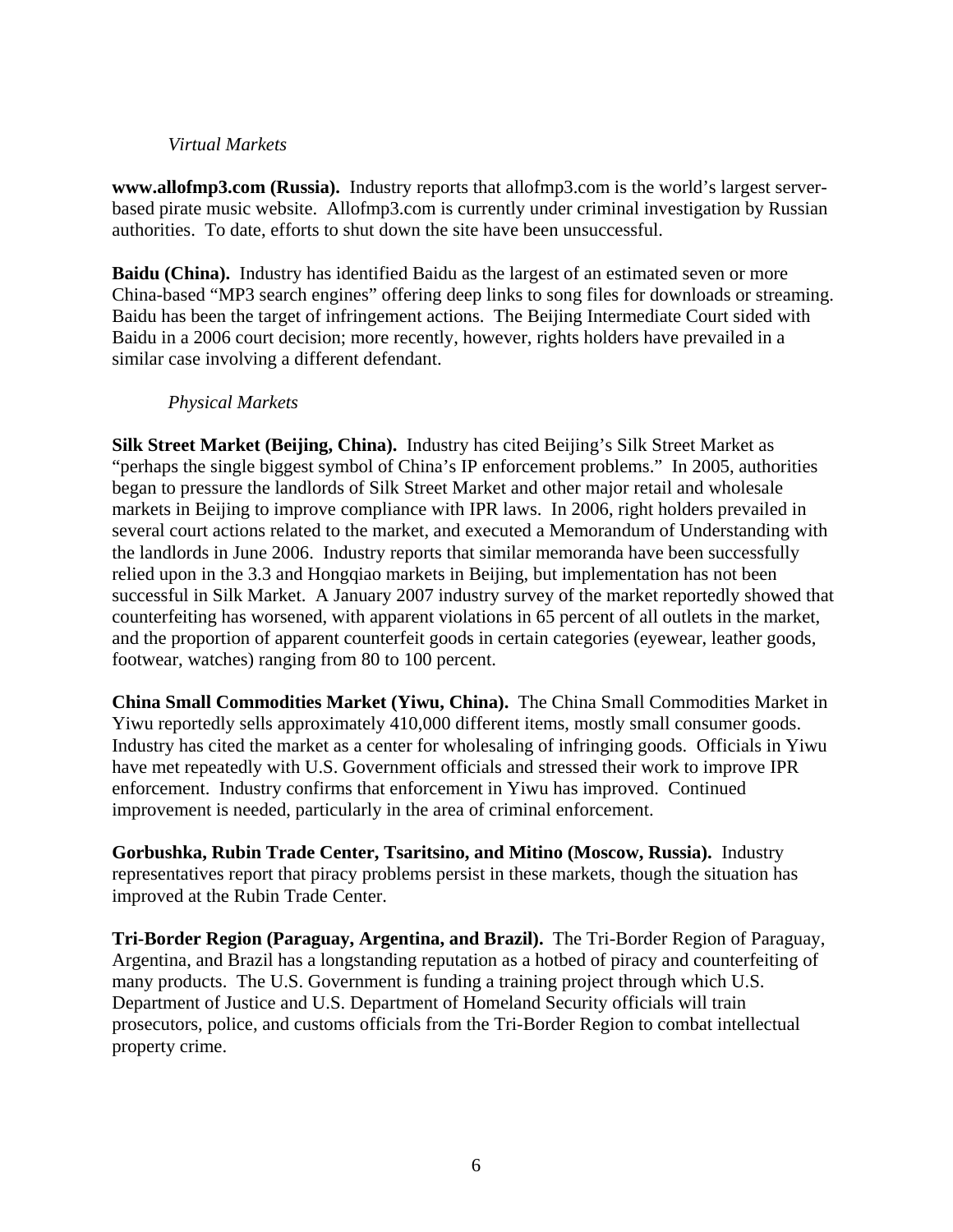**Tepito, Plaza Meave, Eje Central, Lomas Verdes, and Pericoapa Bazaar (Mexico City); Simitrio-La Cuchilla, San Martin Texmelucan, Emiliano Zapata, and Independence (Puebla, Mexico); San Juan de Dios (Guadalajara, Mexico); and Pulgas Mitras and La Ranita (Monterrey).** An estimated 50,000 vendors sell IPR products in Mexico's ubiquitous, unregulated street markets. Past police raids on such markets have sometimes been met with violent resistance, requiring large contingents of security personnel. In early 2007, Mexico won praise from industry groups for carrying out multiple major raids in Tepito, as well as major raids in La Cuchilla and San Juan de Dios.

**Czech Border Markets (Czech Republic)**. Hundreds of open air market stalls sell pirated and counterfeit products on the Czech border, including at the notorious Asia Dragon Bazaar in Cheb City. Czech Republic authorities are focused on IPR enforcement actions, and the United States encourages the Czech Republic to step up its efforts to combat piracy and counterfeiting in the markets. The United States will conduct an Out-of-Cycle Review to monitor progress in the Czech Republic.

**La Salada (Buenos Aires, Argentina)**. This is the largest of more than 40 large, wellestablished markets in Buenos Aires that are almost completely dedicated to the sale of counterfeit goods. An estimated 6,000 vendors sell fake goods to 20,000 customers daily. The market is reputed to be a haven for organized criminal gangs that operate from within it, resulting in little to no IPR enforcement.

**Neighborhood of Quiapo (Manila, Philippines)**. Street stalls in this neighborhood are notorious for selling counterfeit and pirated merchandise. These stalls were targeted for multiple raids in 2006.

**Harco Glodok (Jakarta, Indonesia)**. This is one of the largest markets for counterfeit and pirated goods, particularly well-known for pirated optical discs. Enforcement officials are reportedly reluctant to conduct regular enforcement actions because of the presence of organized criminal gangs.

**Panthip Plaza (Bangkok, Thailand).** This location is notorious for pirated optical discs, primarily pirated movies. There were signs of improvement when closed circuit cameras with videotaping capabilities were installed, but recently, the trade in pirated goods has reasserted itself.

#### **Transshipped and In Transit Goods**

"Transshipped" and "in transit goods" pose continuing IPR problems. Transshipped and in transit goods, which are goods that enter one customs territory but are intended for another destination, pose a high risk for counterfeiting and piracy because customs procedures may be used to disguise the true country of origin of the goods or to enter goods into customs territories where border enforcement is known to be weak. Transshipped or in transit goods are significant problems in Hong Kong, Paraguay, the Philippines, Ukraine, and Thailand, among others. In addition, U.S. industries report significant problems in free trade zones in Belize, Chile,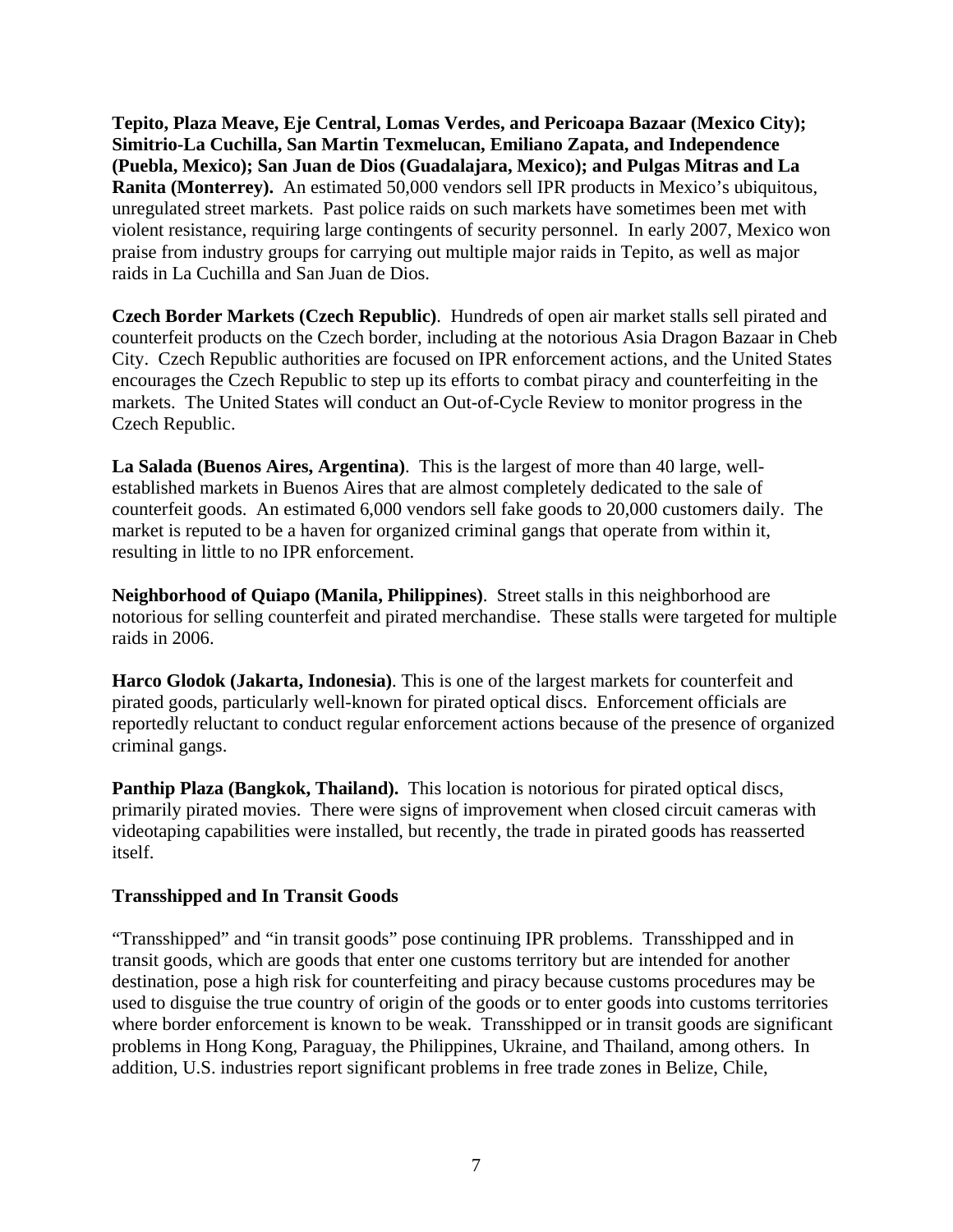Paraguay, the Philippines, and United Arab Emirates, among others. The United States urges these countries to improve their IPR border enforcement systems.

# **Controlling Optical Media Production**

In recent years, some countries, such as Brazil, Indonesia, Malaysia, Nigeria, Pakistan, the Philippines, and Ukraine, have made progress toward implementing controls on optical media production. Other countries still need to adopt and implement legislation or improve existing measures to combat pirate optical disc production, including Bangladesh, India, Russia, and Thailand, which have not made sufficient progress in this area. The United States continues to urge its trading partners who face pirate optical media production within their borders to pass effective legislation and aggressively enforce existing laws and regulations.

# **Internet Piracy and the WIPO Internet Treaties**

The increased availability of broadband Internet connections around the world has made the Internet an extremely efficient vehicle for disseminating pirated products. The United States is continuing to work with other governments, in consultation with U.S. copyright industries and other affected sectors, to develop strategies to address this global problem. An important first step was achieved in 1996 when WIPO concluded two copyright treaties, the WIPO Copyright Treaty (WCT) and the WIPO Performances and Phonograms Treaty (WPPT) (collectively, the "WIPO Internet Treaties"). Following their entry into force in 2002, these treaties have raised minimum standards of intellectual property protection around the world, particularly with regard to Internet-based delivery of copyrighted works. The WIPO Internet Treaties have clarified exclusive rights and prohibit the circumvention of certain technological measures that protect copyrighted works in online environments.

A growing number of countries are implementing the WIPO Internet Treaties to create a legal environment conducive to investment and growth in Internet-related businesses and technologies. As of April 2007, there are 63 members of the WCT and 61 members of the WPPT. China deposited its instruments of accession to the treaties on March 9, 2007. Membership will rise significantly when the various EU member States join. Other countries have implemented key provisions of the treaties in their national laws without formally ratifying them. As a new part of the international IPR legal regime, the WIPO Internet Treaties represent a majority world community view that the vital framework of protection under existing agreements, including the TRIPS Agreement, should be supplemented to eliminate any remaining gaps in copyright protection on the Internet that could impede the development of electronic commerce. The United States urges other governments to ratify and implement the WIPO Internet Treaties.

# *Other Initiatives Regarding Internet Piracy*

The United States is committed to a policy of promoting higher standards of intellectual property protection by incorporating standards from the WIPO Internet Treaties as substantive obligations in our bilateral and regional trade agreements, and by seeking accession to those treaties as a substantive obligation under these agreements. Proposals by the United States within ongoing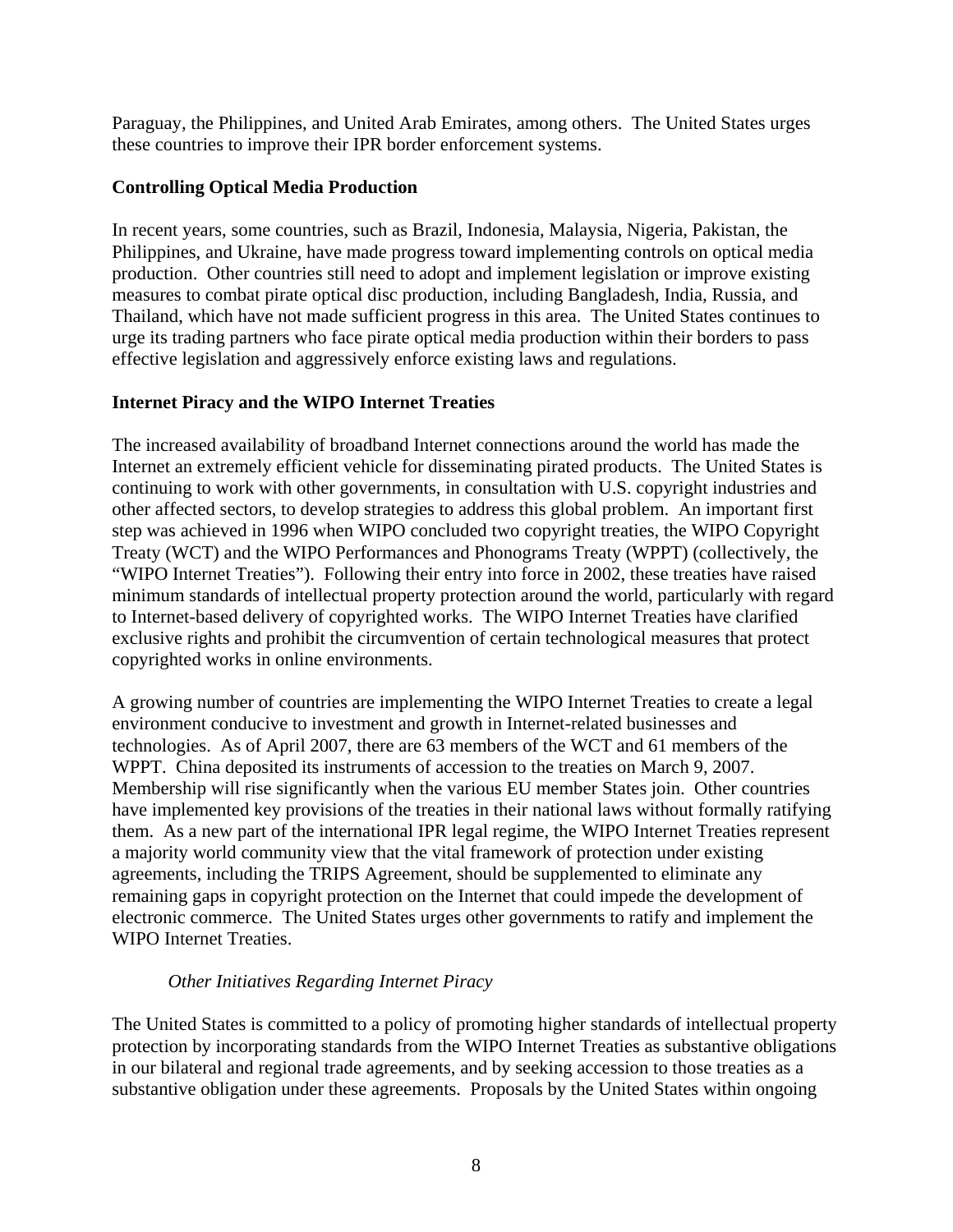FTA negotiations will continue to include up-to-date copyright and enforcement obligations that reflect contemporary technological challenges.

# *Piracy Using New Technologies*

Piracy using new technologies is an emerging problem internationally. For example, the U.S. copyright industries report growing problems with piracy not only on the Internet, but also using cellular telephones, palm devices, flash drives, and other mobile technologies. In some countries these devices are being pre-loaded with illegal content before they are sold. In addition to piracy of music and films using these new technologies, piracy of ring tones, games, and scanned books also occurs. Countries with significant problems of piracy using new technologies include India, Indonesia, Japan, and Malaysia, among others. The United States will work with these governments to combat this increasing problem.

# *IPR and Interoperability*

During the past year, a number of countries, mostly in Western Europe, have devoted increasing attention to the relationship between intellectual property rights, digital rights management technologies, and interoperability of consumer products and other devices. This emerging set of issues represents potential new challenges in the area of effective protection of IPR. In France, for example, copyright legislation enacted in August 2006 contains provisions enabling a government entity to mandate the disclosure of IP-protected digital rights management information in the interest of promoting interoperability. The United States has expressed concern that this legislation may, depending on its implementation, impinge upon IPR of both the creators of the digital rights management technologies and of creative works protected by those technologies. Similar approaches reportedly are being considered in other European countries, including Belgium, Sweden, Norway, and Germany. In some cases, consumer protection laws and regulatory authorities have been engaged to pursue interoperability at the potential expense of IP right holders. This complex intersection of issues will continue to receive U.S. policy attention in the coming year.

# **Government Use of Software**

Under an Executive Order issued in October 1998, United States Government agencies maintain appropriate and effective procedures to ensure the use of authorized and legitimate use of business software. Pursuant to the same directive, USTR has undertaken an initiative to work with other governments, particularly in countries that are modernizing their software management systems or where concerns have been raised, to stop governmental use of unauthorized or illegal software.

Considerable progress has been made under this initiative. In 2006, APEC economies agreed that central government agencies should use only legal software and other copyrighted materials and should implement effective policies intended to prevent copyright infringement on their computer systems and via the Internet. Numerous countries and territories have mandated that only authorized, legitimate software may be used by government ministries. Some countries that have enacted such decrees or are in the process of implementing them include Bolivia, Chile,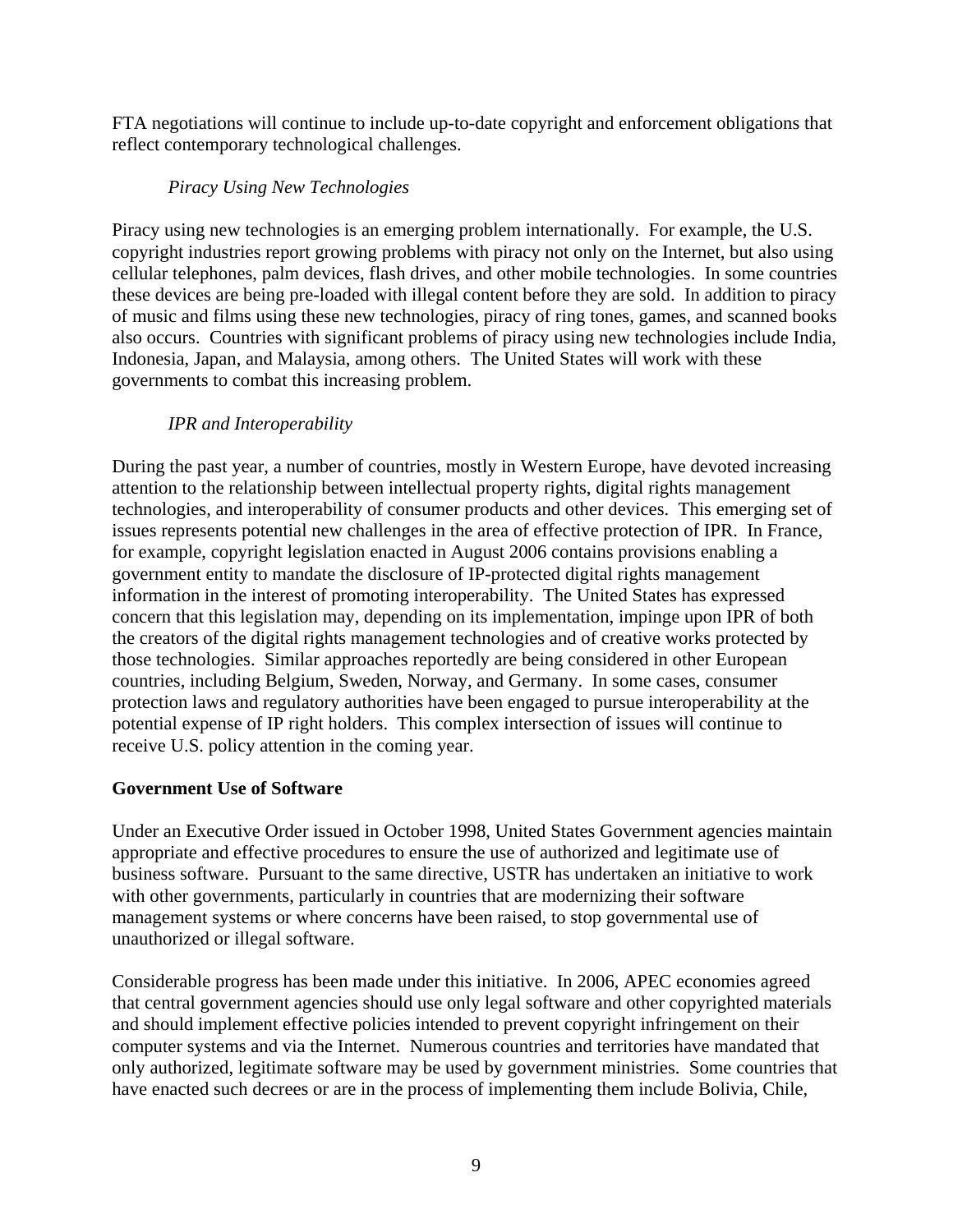China, Colombia, Costa Rica, the Czech Republic, France, Greece, Hong Kong, Hungary, Ireland, Israel, Jordan, Korea, Lebanon, Macau, Paraguay, Peru, the Philippines, Spain, Taiwan, Thailand, Turkey, the United Kingdom, and Vietnam, among others. The United States commends these governments for setting a positive example and expects these measures to be fully implemented. The United States looks forward to the adoption by other governments of effective and transparent procedures to ensure legitimate use of software.

#### **Implementation of the WTO TRIPS Agreement**

The TRIPS Agreement, which requires all WTO members to provide certain minimum standards of IPR protection and enforcement, was one of the most significant achievements of the Uruguay Round. The TRIPS Agreement is the first broadly-subscribed multilateral intellectual property agreement that is subject to mandatory dispute settlement provisions.

Developed country members were required to implement the TRIPS Agreement fully as of January 1, 1996. Developing countries were given a transition period for many obligations until January 1, 2000. Recognizing the particular challenges faced by least-developed countries, in 2005 the United States worked closely with them and other WTO members to extend the implementation date for these countries from January 2006 to July 2013. The least developed country members in turn pledged to preserve the progress that some have already made toward TRIPS compliance. In addition, the least developed country members have until 2016 to implement their TRIPS obligations for patent and data protection for pharmaceutical products, as proposed by the United States at the Doha Ministerial conference of the WTO. The United States looks forward to the successful completion of this transition.

Developing country members continue to make progress toward full implementation of their TRIPS obligations. Nevertheless, certain members are still in the process of finalizing implementing legislation and many are still engaged in establishing adequate IPR enforcement mechanisms. Every year, the U.S. Government provides extensive technical assistance and training on the implementation of the TRIPS Agreement to a large number of U.S. trading partners. Such assistance is provided by a number of U.S. Government agencies, including the U.S. Patent and Trademark Office, the U.S. Copyright Office, the Department of State, the U.S. Agency for International Development, U.S. Customs and Border Protection, the Department of Justice, and the Department of Commerce. In addition, U.S. industry is actively involved in providing specific enforcement-oriented training in key markets around the world. The United States will continue to work with WTO members and expects further progress in the near term to complete the TRIPS implementation process. However, in those instances in which additional progress is not achieved, the United States will consider other means of encouraging implementation, including the possibility of recourse to dispute settlement consultations.

During 2006, the United States joined with the European Communities, Japan, and Switzerland to encourage a discussion within the WTO TRIPS Council of implementation of the enforcement-related provisions of the TRIPS Agreement. The United States hopes that the TRIPS Council can generate a useful sharing of experiences related to IPR enforcement, in the interest of ensuring effective implementation of enforcement obligations.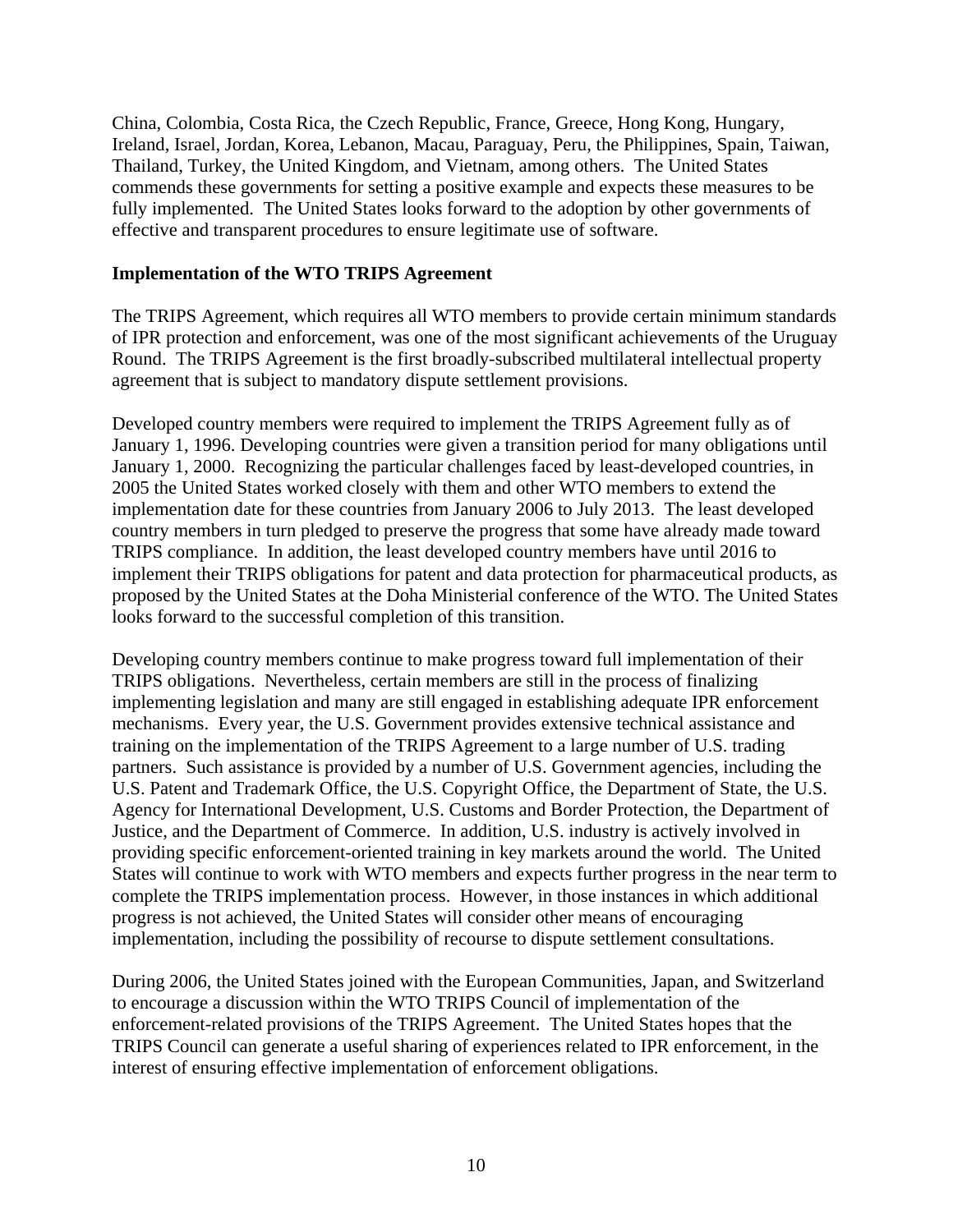## **Intellectual Property and Health Policy**

The Administration is dedicated to addressing the serious health problems, such as HIV/AIDS, afflicting developing and least-developed countries in Africa and elsewhere. The United States believes firmly that intellectual property protection, including for pharmaceutical patents, is critical to the long term viability of a health care system capable of developing new and innovative lifesaving medicines. Intellectual property rights are necessary to encourage rapid innovation, development, and commercialization of effective and safe drug therapies. Financial incentives are needed to develop new medications; no one benefits if research on such products is discouraged.

At the same time, the United States is also firmly of the view that international obligations such as those in the TRIPS Agreement have sufficient flexibility to allow countries, particularly developing and least-developed countries, to address the serious public health problems that they face. In this context, the United States strongly supports the 2001 Doha Declaration on the TRIPS Agreement and Public Health. The Declaration acknowledged the serious public health problems afflicting African and other developing and least-developed country members, especially those relating to HIV/AIDS, malaria, tuberculosis, and other epidemics. Ministers agreed that WTO intellectual property rules contain flexibilities to meet the dual objectives of, on the one hand, meeting the needs of poor countries without the resources to pay for cutting edge pharmaceuticals and, on the other hand, ensuring that the patent system continues to promote the development and creation of new lifesaving drugs.

In addition, in paragraph 6 of the Declaration, Ministers recognized that WTO Members with "insufficient or no manufacturing capacities in the pharmaceutical sector" could have difficulty using the compulsory licensing provisions of the TRIPS Agreement and directed the TRIPS Council to find an expeditious solution to this problem. On August 30, 2003, the WTO General Council adopted the "TRIPS/health solution," which is comprised of a Decision and an accompanying Chairman's Statement that sets out the shared understandings of WTO members on how the Decision should be interpreted and applied. Under the TRIPS/health solution, Members are permitted, in accordance with specified procedures, to issue compulsory licenses to export pharmaceutical products to countries that cannot produce drugs for themselves. This solution was subsequently converted into an amendment to the TRIPS Agreement in December 2005, and later that month the United States became the first WTO Member to formally accept this amendment.

Other WTO Members now have until December 1, 2007 to accept the amendment. It will go into effect, for those Members that accept it, once two-thirds of the membership has accepted it. The August 2003 waiver will remain in place and available until the amendment is in force. The United States strongly supports effective and appropriate use of the TRIPS/health solution to facilitate access to life-saving medicines by countries in need.

In recent free trade agreements with the parties to CAFTA-DR, Morocco, Bahrain, Oman, Peru, Colombia, and Panama, the United States has clarified that the intellectual property provisions in the agreements do not impede the taking of measures necessary to protect public health.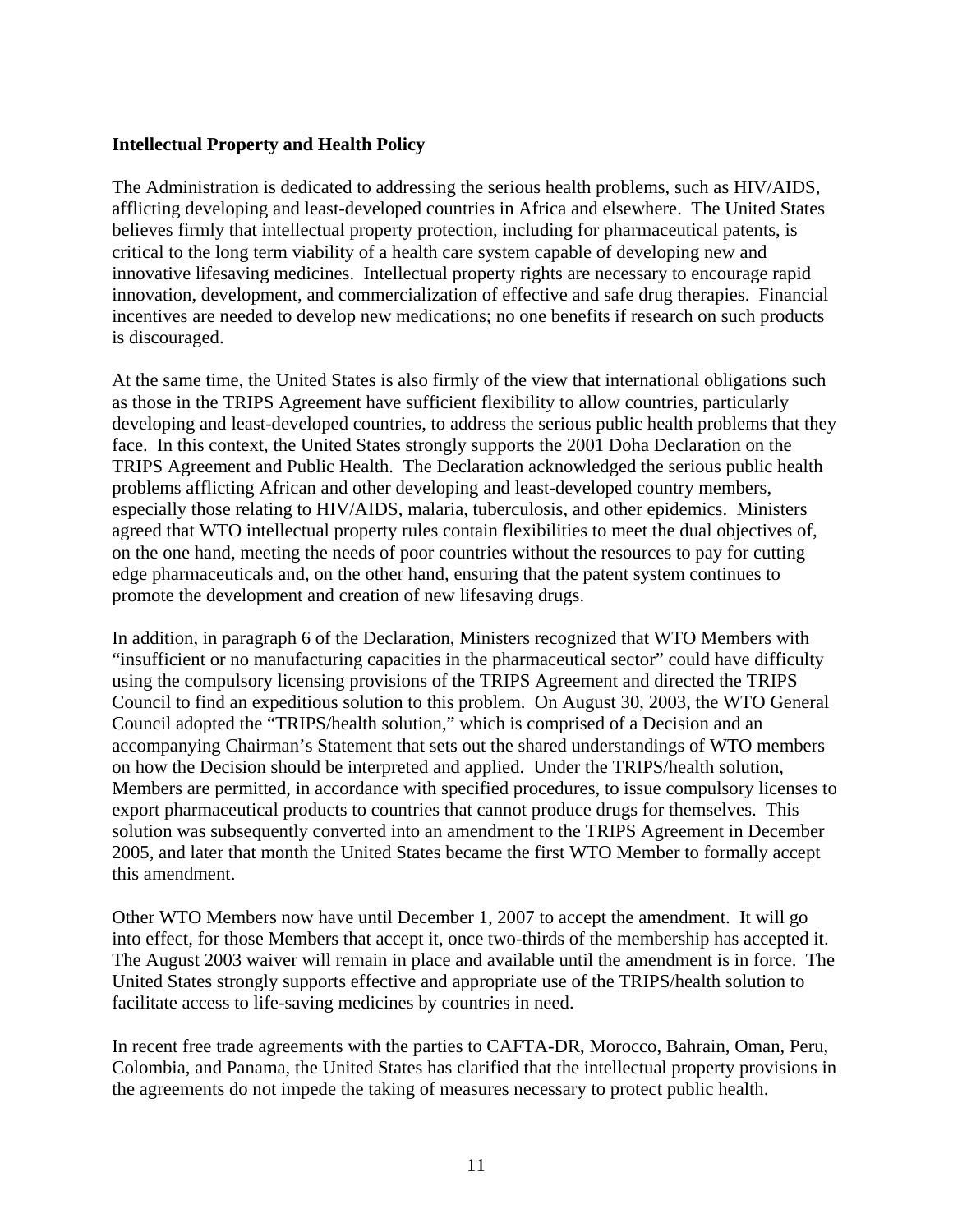Specifically, the United States has confirmed that the intellectual property chapters of the FTAs do not affect the ability of the United States or our FTA partners to take necessary measures to protect public health by promoting access to medicines for all, in particularly concerning cases such as HIV/AIDS, tuberculosis, malaria, and other epidemics as well as circumstances of extreme urgency or national emergency. The United States has also made clear that the intellectual property chapter of the FTAs will not prevent effective utilization of the TRIPS/health solution.

## **Supporting Pharmaceutical Innovation**

USTR has sought to eliminate market access barriers faced by U.S. pharmaceutical companies in many countries and to both provide for affordable health care today and support the innovation that assures improved health care tomorrow. In addition to direct and indirect government funding, a strong and effective intellectual property system is crucial to achieving these goals as are other policies that encourage innovation in the health technology sector.

In the United States, government action has focused on creating an environment that encourages innovation and yields a constant flow of new and innovative medicines to the market. The goal has been to ensure that consumers benefit from both technological breakthroughs as well as the competition that further innovation generates. The United States also relies on a strong generic pharmaceutical industry to increase competitive pressure to lower drug prices.

Historically, the Special 301 process has focused on the strength of intellectual property protection and enforcement by our trading partners. However, even where a country's IPR regime is adequate, price controls and regulatory and other market access barriers can discourage the development of new drugs. These barriers may include unreasonable regulatory approval delays, linkages between dispensing and prescribing, and reference pricing and other potentially unfair reimbursement policies. The criteria, rationale, and operation of such measures are often nontransparent, not fully disclosed to patients or the pharmaceutical companies seeking to market their drugs. A 2004 U.S. Government study, led by the Department of Commerce, found that price controls and regulatory and other barriers diminish returns on pharmaceutical products, and reduce the amount of global pharmaceutical research and development below what it would otherwise be under market conditions, inhibiting the development of the next generation of lifesaving drugs.

To address these issues, USTR and the Departments of Health and Human Services, Commerce, and State, formed a task force that is working to engage our OECD trading partners on the most effective way to promote continued innovation in the pharmaceutical sector and enhanced access to innovative pharmaceuticals now and in the future. This task force is working to achieve these goals through FTA negotiations and the establishment of bilateral dialogues with key countries.

The United States addressed transparency and accountability of the Australian pharmaceutical reimbursement system in the United States-Australia FTA, which went into effect in 2005. The FTA also created a United States-Australia Medicines Working Group for continued discussion of emerging bilateral concerns and health policy issues. The United States and Australia will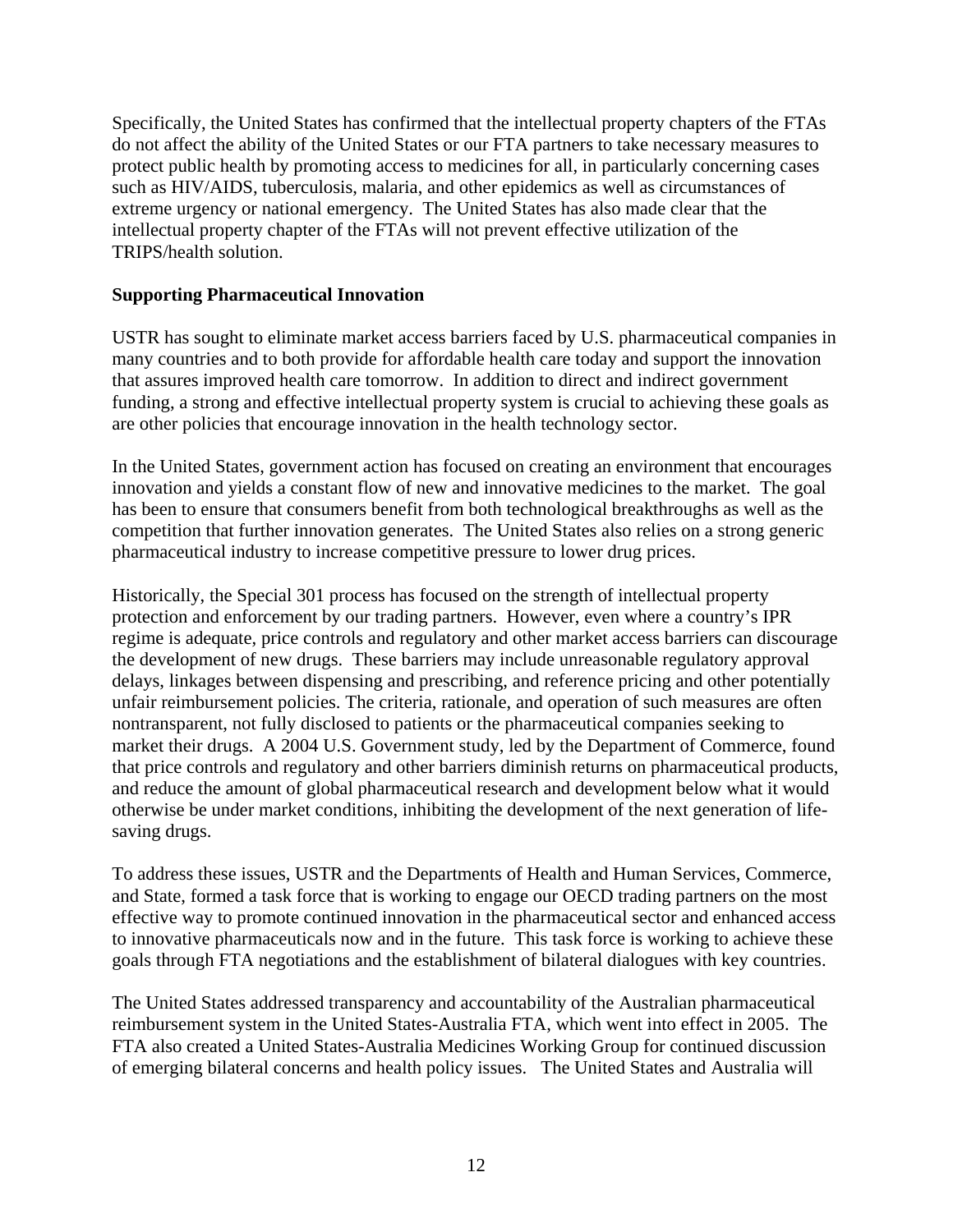hold the second meeting of this Working Group in May to review implementation of the pharmaceutical provisions of the FTA and to discuss ongoing issues of mutual concern

On April 1, 2007, the United States concluded negotiations on the United States-Korea Free Trade Agreement (KORUS FTA). The KORUS FTA includes provisions on market access for pharmaceutical and medical devices that go beyond those in any other U.S. FTA. Specifically, the FTA includes commitments to improve access to innovative products and to ensure the transparent, predictable, and non-discriminatory pricing and reimbursement of innovative and generic pharmaceutical products, medical devices, and biologics. In addition, the Agreement contains provisions to promote ethical business practices, establish a Medicines and Medical Devices Committee to monitor implementation of commitments in this area, and create an independent mechanism to review pricing and reimbursement decisions.

The United States also is seeking to establish or continue dialogues with OECD and other countries to address concerns and encourage a common understanding between developed countries on questions related to innovation in the pharmaceutical sector. The United States already has had such dialogues with Japan and Germany, and is seeking to establish ones with other countries. It also has established a dialogue on pharmaceutical issues with China. With respect to Japan, pharmaceutical and medical device issues are an integral part of the Administration's regulatory reform work. The United States has made steady progress in helping to improve transparency in this sector, ensuring that foreign pharmaceutical and medical device manufacturers have meaningful opportunities to provide input into important regulatory, reimbursement, and pricing matters, facilitating the introduction of innovative new pharmaceuticals and medical devices into Japan's market.

The United States also has established a constructive dialogue with Germany on policy goals and concerns related to health care. During these discussions, the two sides have exchanged views on how best to deal with challenges of balancing health care spending with other priorities and of providing affordable health care today with supporting the innovation that assures improved health care is available in the future. The United States also raised specific concerns related to Germany's reference pricing system for determining product reimbursement and the transparency of the German Government's decision-making process regarding pharmaceutical pricing. The two governments plan to continue this dialogue as the German Government implements recent healthcare reform legislation.

The United States is concerned about Poland's enactment in 2006 of a regulation establishing wholesale and retail processes for drugs, which appears to reduce the official maximum wholesale and retail prices for imported drugs by 13 percent while generally leaving unchanged the prices for drugs of Polish origin. The U.S. pharmaceutical industry reports that this regulation has had a significant impact by causing reduced prices for numerous products manufactured outside Poland. The European Commission is currently conducting an investigation which may lead to an infringement action against Poland based on this 13 percent price cut. The United States shares the European Commission's concerns over this regulation, and will continue to monitor closely the situation in Poland throughout the coming year.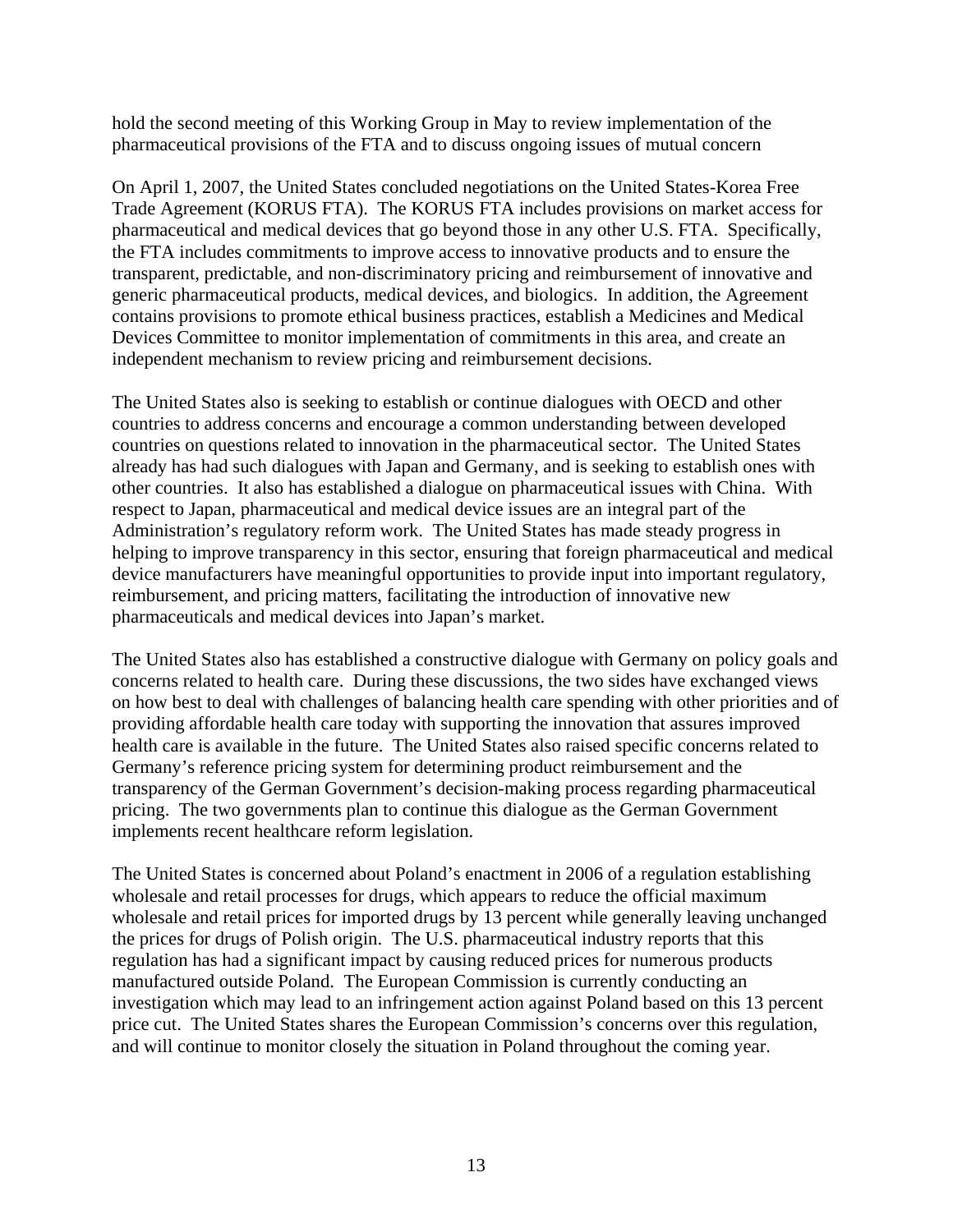The United States continues to urge China to price drugs in a manner that appropriately values innovations and to add new drugs to its national formulary, which controls access to medicines for China. The United States also urges China to adopt regulatory and reimbursement policies for medical devices that support innovation and increase the transparency and predictability in that market.

During the coming year, the U.S. Government will continue to promote expanded dialogues with Poland, Italy, France, Canada, and other countries. The United States shares policy goals and concerns related to health care with these countries, including aging populations and rising health care costs. The United States also shares the objective of continued improvement in the health and quality of life of its citizens and delivering care in the most efficient and responsive way possible. The United States hopes these dialogues will help to address specific concerns related to price controls and regulatory and transparency issues, as well as to develop a constructive dialogue with these countries on health policy issues of mutual concern.

# **WTO Dispute Settlement**

The United States will continue pursuing the resolution of WTO-related disputes announced in previous Special 301 reviews and determinations. The most efficient and therefore preferred manner of dispute resolution is through informal consultation and settlement, but where this is unsuccessful, the United States will consider fully utilizing the dispute settlement process.

On April 10, 2007, the United States requested WTO dispute settlement consultations with China over deficiencies in China's legal regime for protecting and enforcing copyrights and trademarks on a wide range of products. The consultation request expressed the U.S. concern that certain Chinese measures are inconsistent with China's obligations under the TRIPS Agreement. The consultation request focused on three main issues: quantitative thresholds in Chinese law that must be met in order to start criminal prosecutions of copyright piracy and trademark counterfeiting and that appear to create a substantial safe harbor for those who manufacture, distribute, or sell pirated and counterfeit products in China; rules for disposal of IPR infringing goods seized by Chinese customs authorities; and the apparent denial of copyright protection to works poised to enter the Chinese market but awaiting Chinese censorship approval. The consultation request also identifies provisions of Chinese law that appear to provide that someone is not subject to criminal liability unless he both reproduces a copyrighted work without the owner's permission and distributes the pirated work; the United States wishes to confirm through consultations that China has just reformed this measure. In addition, on the same day, the United States requested WTO dispute settlement consultations with China concerning certain other Chinese measures that appear to be inconsistent with various WTO obligations of China. This consultation request focuses on a Chinese legal structure that denies foreign companies the right to import publications, movies, music, and videos, as well as on Chinese rules that severely impede the efficient and effective distribution of publications and videos within China.

Following the 1999 Special 301 review, the United States initiated dispute settlement consultations concerning the European Union's (EU) regulation on food-related geographical indications (GIs), based on concerns that the regulation was inconsistent with the EU's TRIPS Agreement obligations. These consultations resulted from the United States' long-standing